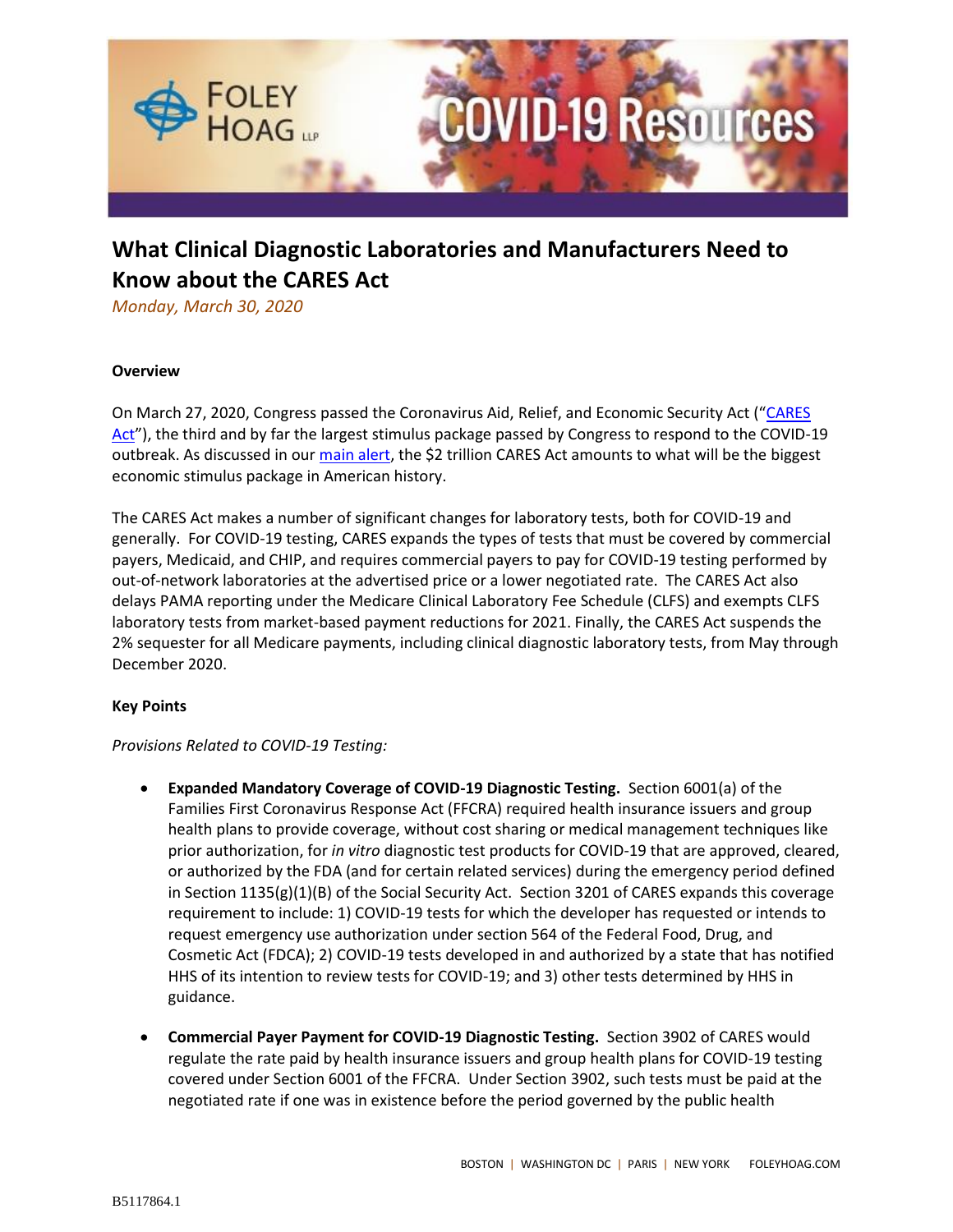emergency declared under Section 319 of the Public Health Service Act. If no such negotiated rate exists, the payer must make payment for the test "in an amount that equals the cash price for such service as listed by the provider on a public internet website," or at a negotiated rate less than that price. During the emergency period, each provider of a COVID-19 test must make public the cash price for the test on its website. Section 3902 provides for civil monetary penalties on providers of COVID-19 tests who do not comply with the public listing requirement.

- **Medicaid and CHIP Coverage for COVID-19 Tests.** Section 3717 of CARES eliminates the requirement established by Section 6004(a)(1)(C) of the FFCRA that COVID-19 tests covered by Medicaid and CHIP during the emergency under Section  $1135(g)(1)(B)$  of the Social Security Act must be approved, cleared, or authorized by the FDA. Section 3716 of the CARES Act makes clarifications regarding uninsured individuals receiving coverage for COVID-19 testing through a state Medicaid program.
- **Laboratory Reporting of COVID-19 Test Results.** Section 18115 requires laboratories to report the results of COVID-19 tests to HHS in a form and manner and at a timing and frequency that HHS may prescribe. HHS may designate which laboratories will be responsible for reporting. In setting rules for reporting, HHS is not bound by the rulemaking provisions of Administrative Procedure Act (5 USC § 553). This reporting requirement replaces the requirement in Section 1702 of the FFCRA for State Emergency Operations Centers to receive "regular and real-time reporting on aggregated data on testing and results from State and local public health departments" and to transmit such information to the Centers for Disease Control and Prevention.
- **Appropriations for COVID-19 Diagnostics.** The CARES Act includes significant appropriations to fund development and government acquisition of COVID-19 diagnostics. The legislation appropriates approximately \$27 billion to "prevent, prepare for, and respond to coronavirus, domestically or internationally," including the development and purchase of COVID-19 diagnostics, vaccines, and therapeutics. However, CARES does not include direct funding for any immediate costs related to the rapid expansion of COVID-19 testing by private reference laboratories.

## *Medicare Clinical Diagnostic Laboratory Test Payment Provisions*

- **Delay of CLFS Reporting.** Section 1834A of the Social Security Act (established in Section 216 of the Protecting Access to Medicare Act of 2014) creates a market-based payment system under the Medicare Clinical Laboratory Fee Schedule, with Medicare rates set triennially based on laboratory reporting. The first round of reporting took place in 2017 and has set payment rates since January 1, 2018. In December 2019, in the Further Consolidated Appropriations Act of 2020, the second reporting period was delayed from 2020 to 2021. Section 3718 of CARES further delays the second reporting period from 2021 to 2022. Payment rates for clinical diagnostic laboratory tests will remain at rates based on data reported in 2017 through December 31, 2022.
- **Delay of CLFS Payment Reductions.** Section 1834A of the Social Security Act also capped yearto-year payment reductions for 2021-2023 at 15%. Section 3718 of the CARES Act changed the payment reduction cap for 2021 to 0%, meaning tests on the Clinical Laboratory Fee Schedule in